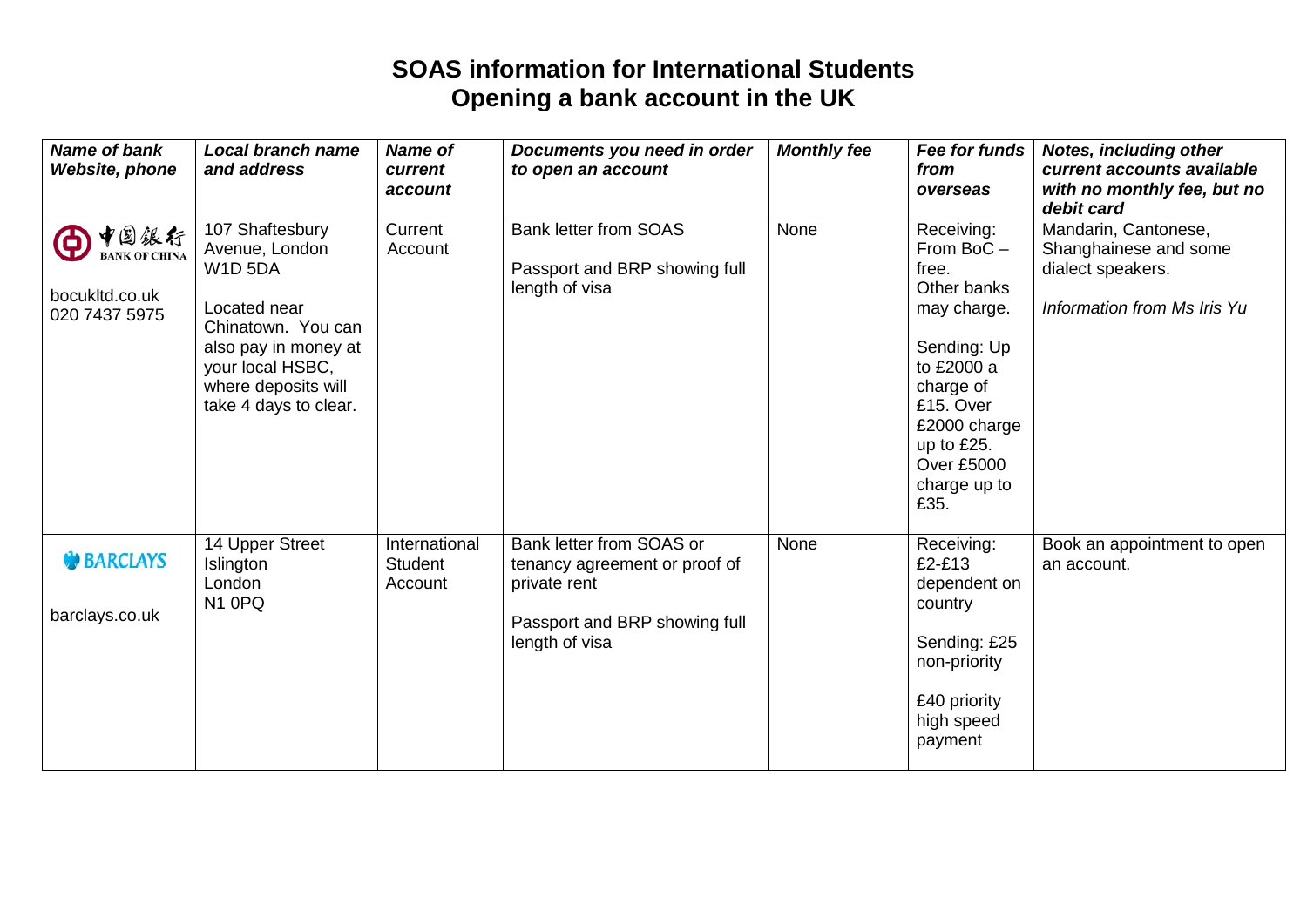## **SOAS information for International Students Opening a bank account in the UK**

| <b>Name of bank</b><br><b>Website, phone</b>                                                  | <b>Local branch name</b><br>and address                         | <b>Name of</b><br>current<br>account | Documents you need in order<br>to open an account                                              | <b>Monthly fee</b> | Fee for funds<br>from<br>overseas                                                               | <b>Notes, including other</b><br>current accounts available<br>with no monthly fee, but no<br>debit card |
|-----------------------------------------------------------------------------------------------|-----------------------------------------------------------------|--------------------------------------|------------------------------------------------------------------------------------------------|--------------------|-------------------------------------------------------------------------------------------------|----------------------------------------------------------------------------------------------------------|
| The co-operative bank<br>good with money<br>$CO-$<br>operativebank.co.<br>uk<br>020 7404 1386 | 60 Kingsway London<br>WC2N 6DS                                  | Cash minder                          | <b>SOAS Bank Letter.</b><br>Passport or EU national ID card<br>BRP showing full length of visa | None               | Receiving:<br>free under<br>£100. £6 for<br>over £100.<br>Sending:-<br>$£8$ (EU)<br>£13 (World) | No appointment needed. 10<br>working days to open account.                                               |
| ਵ≤<br><b>HALIFAX</b><br>a little extra help<br>halifax.co.uk<br>020 7530 9300                 | Unit 52 The<br><b>Brunswick Centre</b><br>WC1N 1AE              | Easy Cash                            | <b>Bank letter from SOAS</b><br>Passport or EU national ID card                                | None               | Receiving: £7<br>over £100<br>Sending:<br>£9.50                                                 | Apply in branch. Account<br>opened in less than 15 days.                                                 |
| HSBC <b>XX</b><br>hsbc.co.uk<br>08457 404 404                                                 | 210 High Holborn<br>WC1V 7BZ                                    | <b>Basic Bank</b><br>Account         | <b>Bank letter from SOAS</b><br>Passport or EU national ID card                                | None               | Receiving: 0<br>Sending: £4<br>online.<br>Branch or<br>phone £9-£30                             | Apply online or in branch.<br>Please see HSBC website for<br>timescale.                                  |
| Lloyds TSB<br>lloydstsb.com                                                                   | 19-20 Upper Street<br>Islington<br>London<br>N <sub>1</sub> OPJ | Classic and<br>Easy Saver            | <b>Bank letter from SOAS</b><br>Passport                                                       | None               | Receiving: £2<br>up to £100/£7<br>over £100<br>Sending: £10<br>online up to<br>£5000            | Apply in branch or book an<br>appointment and return at<br>busy times.                                   |